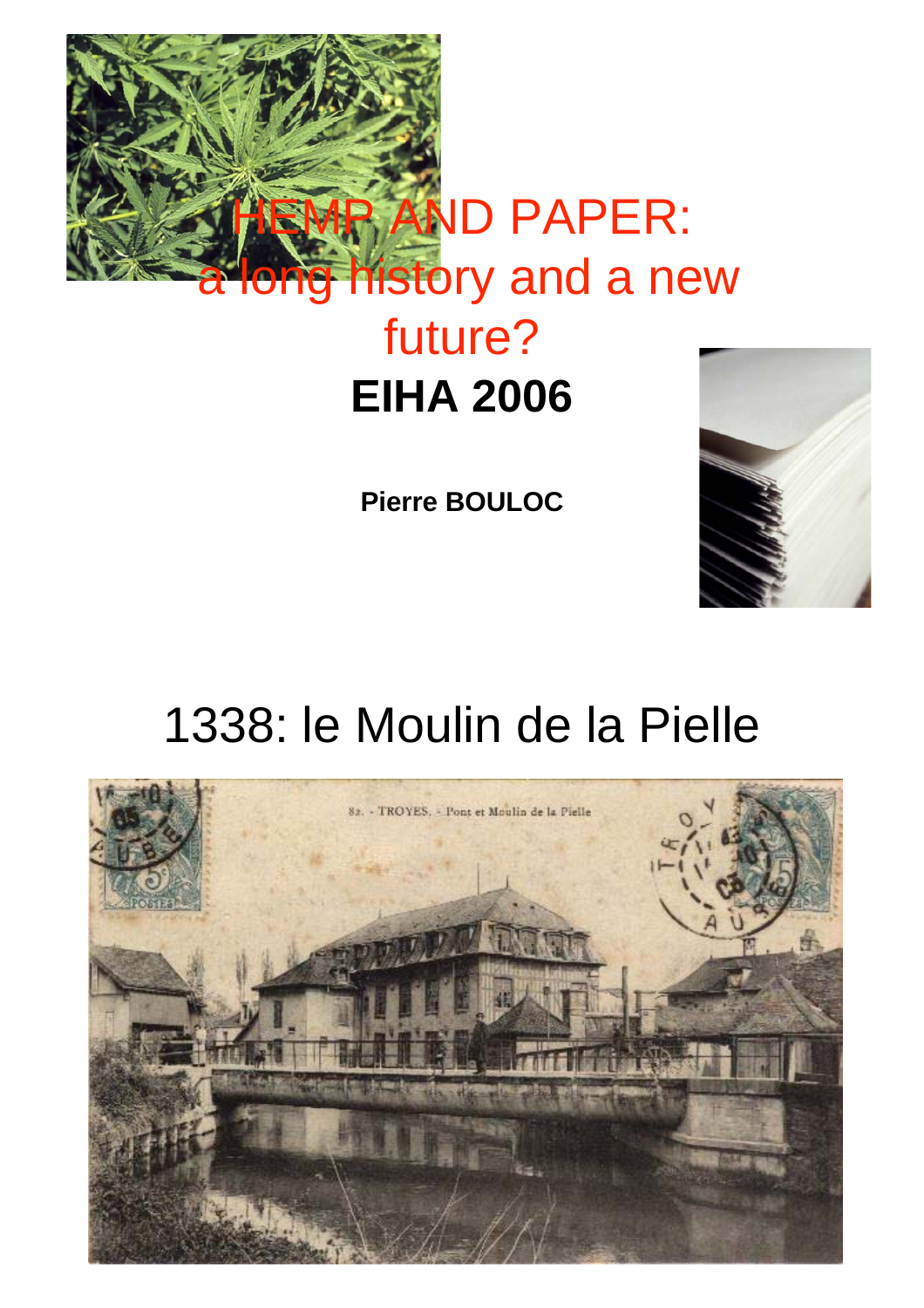



### Gutemberg's bible: 1455

an-m qua para luno prognamo eft: ther filt gantrarours nº. NNN VII oliob ai feccim difer annon : paletter getgem cum fracubs fuio-abbur putr. fir mat cu filipo bile a adule uson pris fuitaconfauno: frio fugo apud primminiur pellinio. Prahel auci bilimbar infront annuno filino funo: no go in fanninge groundler som. Frong: a tunini polimini. Gibmes autikis "ef-m a pater plue cundie filme amamur-binant di: yer poenie ei quiciji pacifice loquit. Monthit quong-ut will forunni reform frambs firio : q quila ntaioris obii fauinariu fuit. Dietoji ioliph frambs fino. Mutrix formul mtu qö uibi. Putaban noe miligat

Pulp and Paper Industry in CEPI Countries in 2005 Figures in Million Tonnes



Note: Paper Constimption = Domestic Deliveries + Imports from Other CEPI Countries + Imports from Countries outside CEPI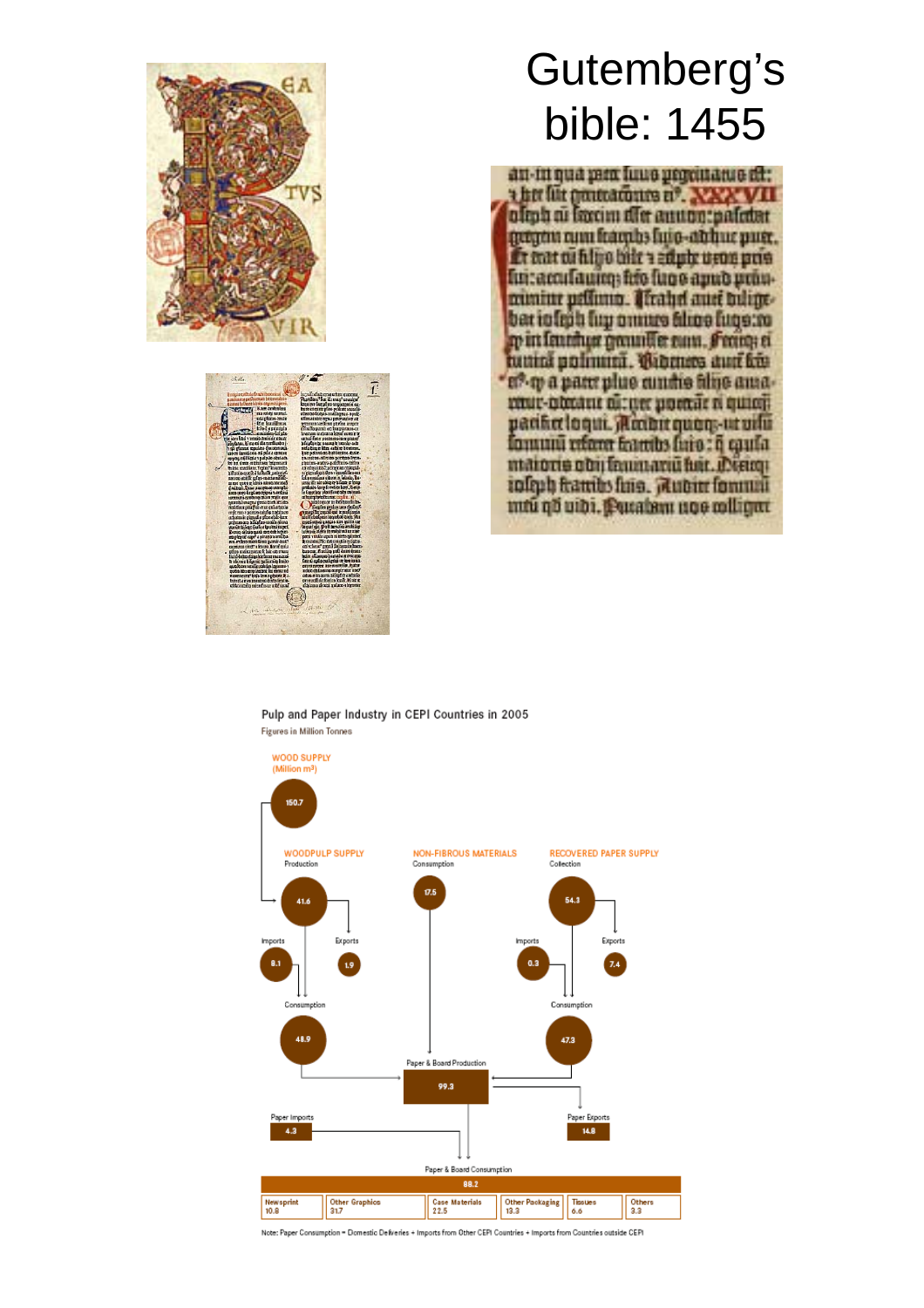|                                 | <b>PRODUCTION</b> |                   |           |        | <b>CONSUMPTION</b> |           |
|---------------------------------|-------------------|-------------------|-----------|--------|--------------------|-----------|
| '000 Tonnes                     | 2004              | 2005              | % Change  | 2004   | 2005               | % Change  |
|                                 |                   |                   | 2005/2004 |        |                    | 2005/2004 |
| Mechanical & Semi Chemical Pulp | 14 545            | 14 050            | -3.4      | 15 000 | 14 634             | $-2.4$    |
| Sulphite Pulp                   | 2 3 3 5           | 2.30 <sub>8</sub> | $-1.2$    | 2 139  | 2 195              | 2.6       |
| Sulphate Pulp                   | 25 139            | 24.570            | $-2.3$    | 31 011 | 31 009             | 0.0       |
| <b>CHEMICAL PULP</b>            | 27 A74            | 26.878            | -22       | 33 150 | 33.204             | 0.2       |
| WOODPULP FOR PAPERMAKING        | 42 019            | 40928             | -2.6      | 48 150 | 47838              | $-0.6$    |
| Other Pulp                      | 658               | 649               | $-1.4$    | 1 091  | 1 07.R             | $-1.2$    |
| <b>TOTAL PULP</b>               | <b>42.677</b>     | 41.577            | $-2.6$    | 49 241 | 48 916             | $-0.7$    |

#### Pulp Production and Consumption in CEPI Countries 2004 - 2005

Paper Production and Consumption in CEPI Countries 1991- 2005

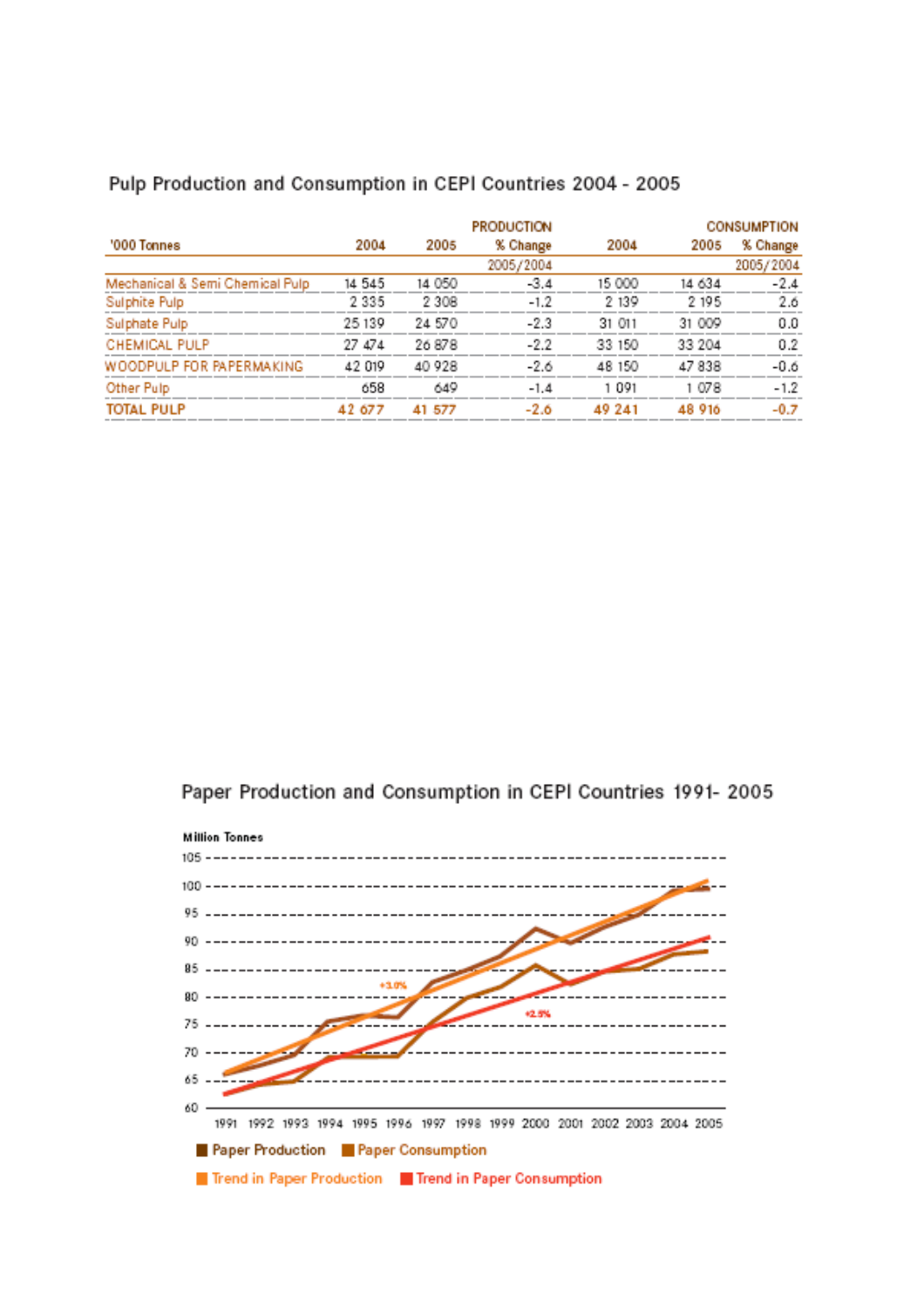

#### Paper Production by Grade in CEPI Countries 1991 - 2005

Recovered Paper Utilisation by Recovered Paper Grade in CEPI Countries 1991 - 2005

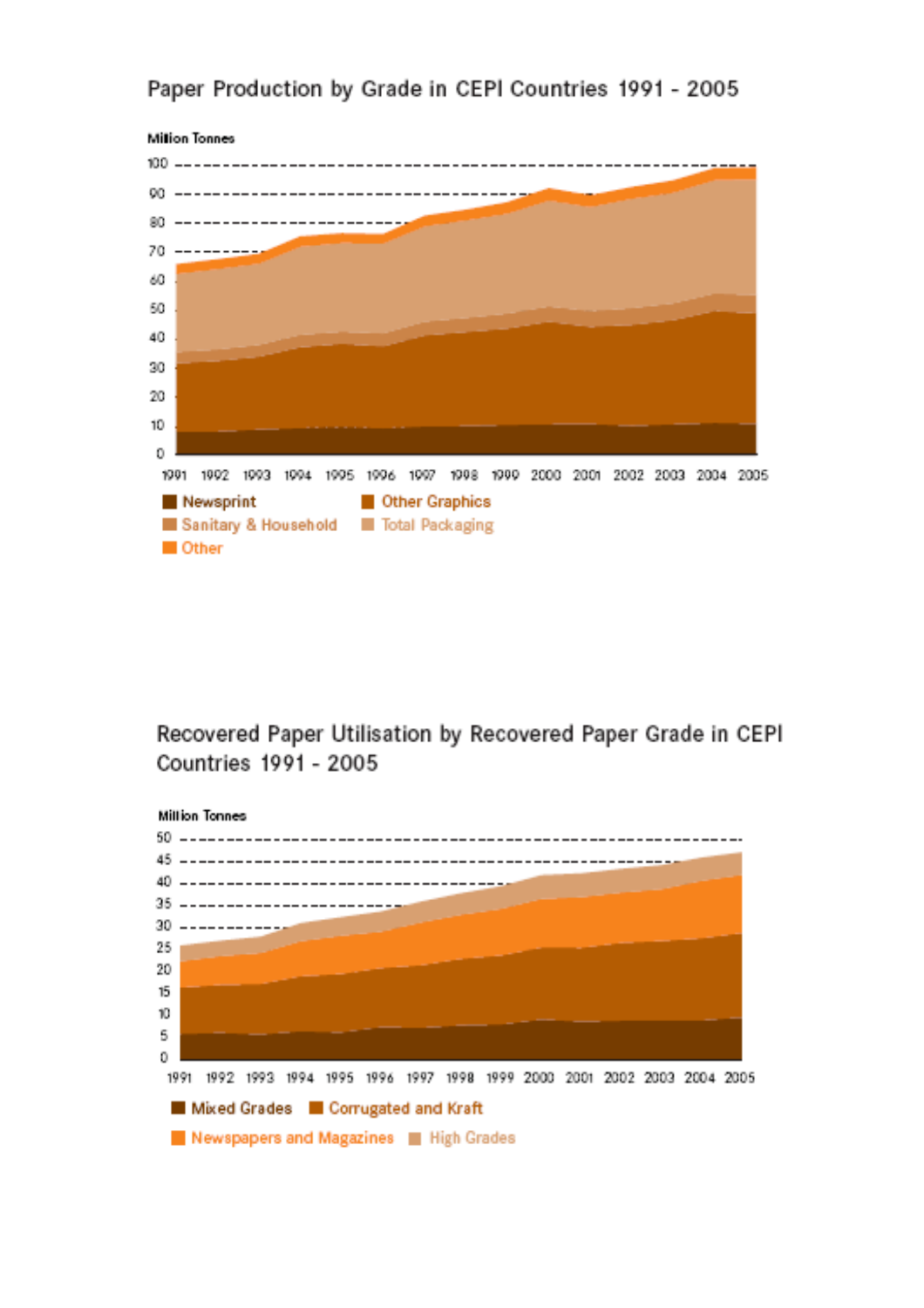### Raw Materials Use in Papermaking in CEPI Countries 2003 - 2005

| '000 Tonnes                | 2003   | 2004    | 2005    | % Change  |
|----------------------------|--------|---------|---------|-----------|
|                            |        |         |         | 2005/2004 |
| Woodpulp                   | 45809  | 48 150  | 47838   | -0.6      |
| Pulp Other than Wood       | 1 294  | 1 091   | 1 078   | -1.2      |
| Recovered Paper            | 44 356 | 46 144  | 47 335  | 2.6       |
| Non-Fibrous Materials      | 16405  | 17 117  | 17 517  |           |
| <b>Total Raw Materials</b> | 107864 | 112 502 | 113 768 |           |

#### Raw Materials Consumption in CEPI Countries 1991 - 2005

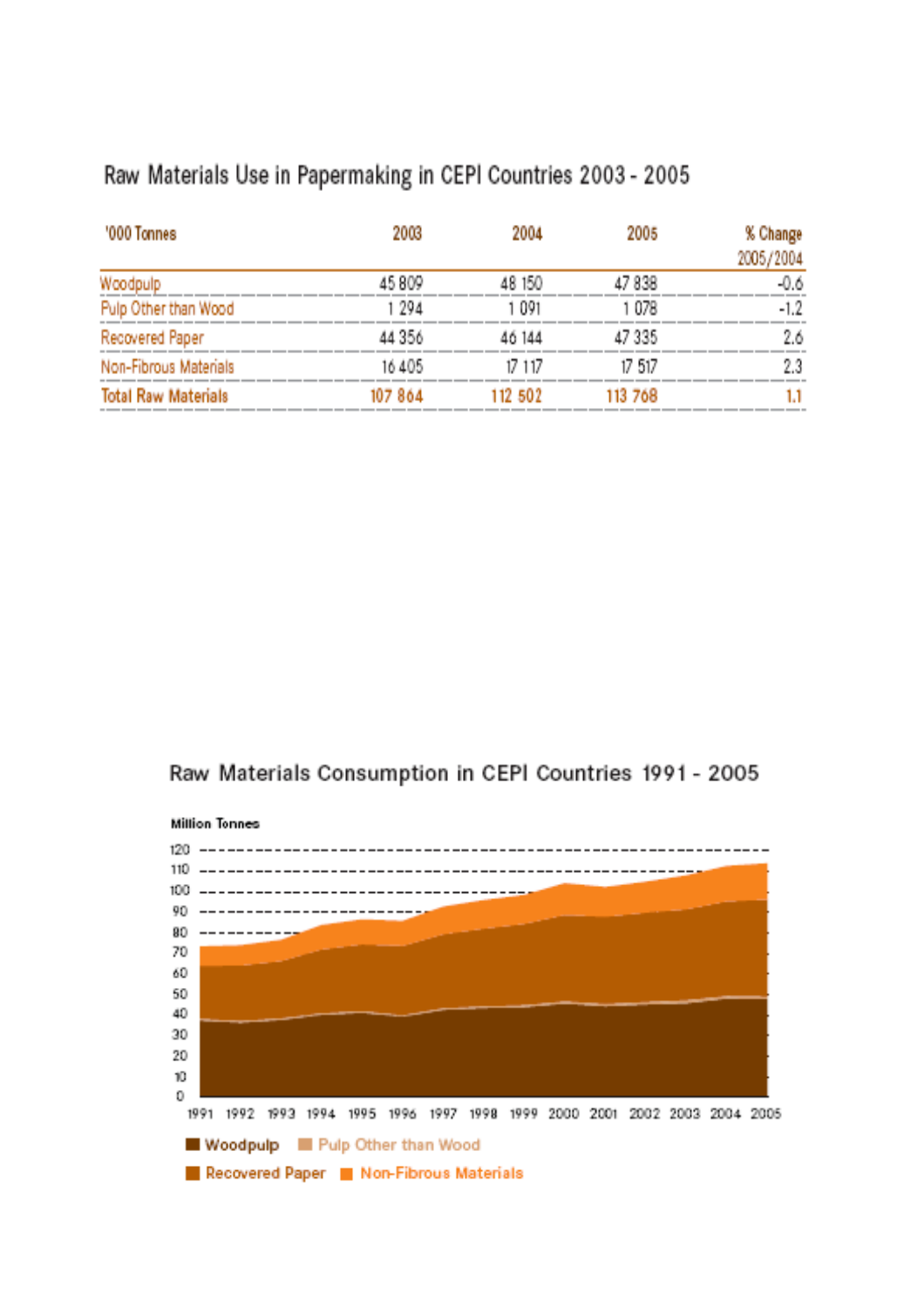|                           | <b>PRODUCTION</b> |         |           |         |         | <b>CONSUMPTION</b> |
|---------------------------|-------------------|---------|-----------|---------|---------|--------------------|
| '000 Tonnes               | 2004              | 2005    | % Change  | 2004    | 2005    | % Change           |
|                           |                   |         | 2005/2004 |         |         | 2005/2004          |
| Newsprint                 | 11 266            | 10 97 2 | $-2.6$    | 10 688  | 10 828  | 1.3                |
| Uncoated Mechanical       | 6796              | 6679    | $-1.7$    | 5 2 8 8 | 5 209   | $-1.5$             |
| Coated Mechanical         | 10335             | 10 438  | 1.0       | 6 986   | 7 184   | 2.8                |
| Uncoated Woodfree         | 10 925            | 10 692  | $-2.1$    | 10 283  | 10 220  | -0.6               |
| Coated Woodfree           | 10 454            | 10 249  | $-2.0$    | 9 067   | 9074    | 0.1                |
| Other Graphic Papers      | 38 510            | 38 058  | $-1.2$    | 31 624  | 31 687  | 0.2                |
| TOTAL GRAPHIC             | 49 776            | 49 030  | $-1.5$    | 42 312  | 42 515  | 0.5                |
| HOUSEHOLD & SANITARY      | 6 054             | 6288    | 3.9       | 6494    | 6596    | 1.6                |
| Case Materials            | 22853             | 23 7 21 | 3.8       | 21 948  | 22 516  | 2.6                |
| Carton Boards             | 8 071             | 8 018   | -0.7      | 7042    | 6935    | $-1.5$             |
| Wrappings                 | 3 752             | 3718    | $-0.9$    | 3 160   | 3 178   | 0.6                |
| Other Paper for Packaging | 4333              | 4 27 5  | $-1.3$    | 3 2 0 5 | 3 2 2 4 | 0.6                |
| TOTAL PACKAGING           | 39 009            | 39732   | 1.9       | 35 355  | 35 853  | 1.4                |
| <b>OTHERS</b>             | 4 2 2 1           | 4 2 9 4 | 1.7       | 3 3 4 1 | 3 2 4 9 | $-2.8$             |
| TOTAL PAPER & BOARD       | 99 060            | 99 344  | 0.3       | 87 502  | 88 213  | 0.8                |

### Paper Production and Consumption in CEPI Countries 2004 - 2005

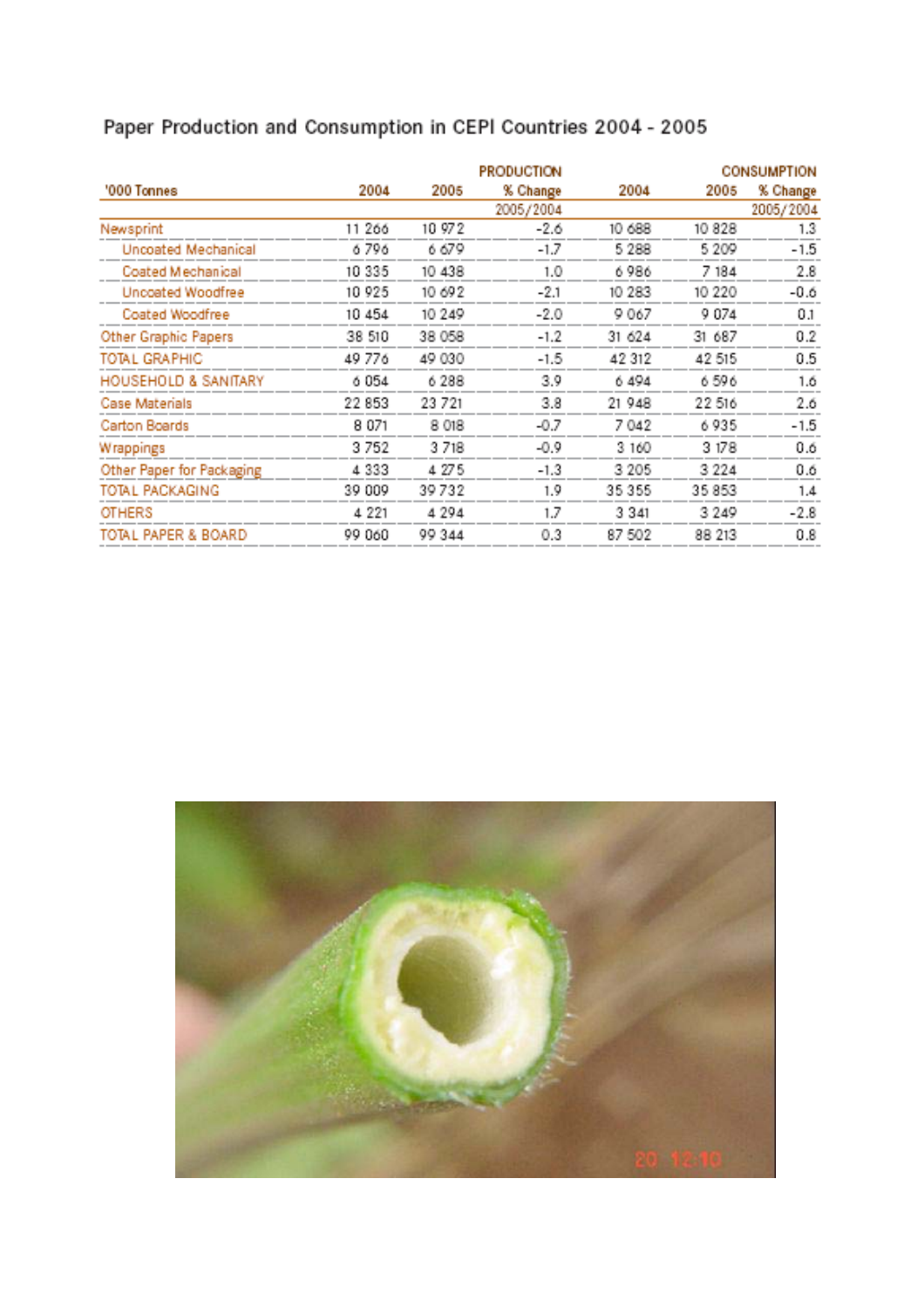# Hemp 's components

|                         | Whole plant | <b>Bast</b> | Softwood    | Hardwood    |
|-------------------------|-------------|-------------|-------------|-------------|
| Holocellulose,%         | $80 - 83$   | $81 - 86$   | $75 - 85$   | $60 - 70$   |
| Alpha-cellulose,%       | $50 - 55$   | $65 - 67$   | $58 - 61$   | $45 - 55$   |
| Lignin,%                | $17 - 20$   | $8 - 10$    | $23 - 26$   | $20 - 25$   |
| Ash,%                   | $2-4$       | $3 - 5$     | $0,3 - 0,4$ | $0,2 - 0,1$ |
| Solvent extract,%       | $2 - 3$     | $1 - 2$     | $0,1 - 0,5$ | $2 - 13$    |
| Water soluble extract,% | $5 - 8$     | $9 - 11$    | $2 - 3$     | $3 - 13$    |

### Fibre's Structure

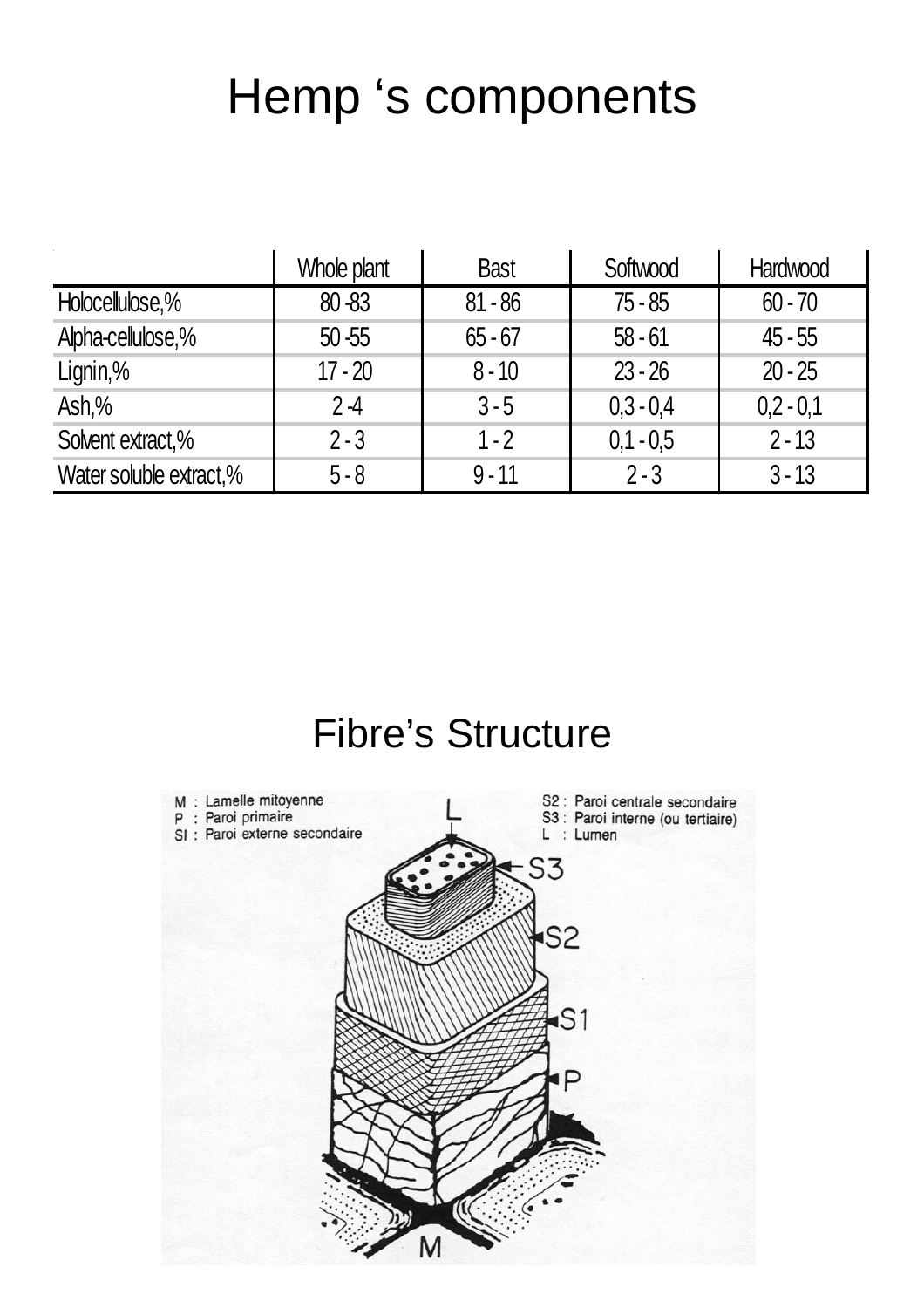### Fibre's Structure

- M : Middle lamella is mainly composed of lignin (70%) and hemicelluloses.
- P : Primary wall is very thin (0.1 to 0.5 mm) and composed of lignin (50%), pectines and hemicelluloses.
- S : Secondary walls are mainly cellulose containing and the thickness of the walls are:  $-S1 = 0.1$  to 0.2 mm,
	-

 $-S2= 0.5$  to 8 mm,

 $-S3= 0.07$  to 0.1mm.

## Kraft process=cooking

- Process :
	- 15 to 18% NaOH and 4 to 6% Na2S (dry raw material weight)
	- Temperature of  $170 175$  °C is maintained during 1 to 3 hours.
	- Cooking chemistry : Action of sodium hydroxide on lignin
	- At 140°C, in alkaline conditions, the OH groups are partially ionised.
	- The lignin is then divided up into small soluble units of phenolic type.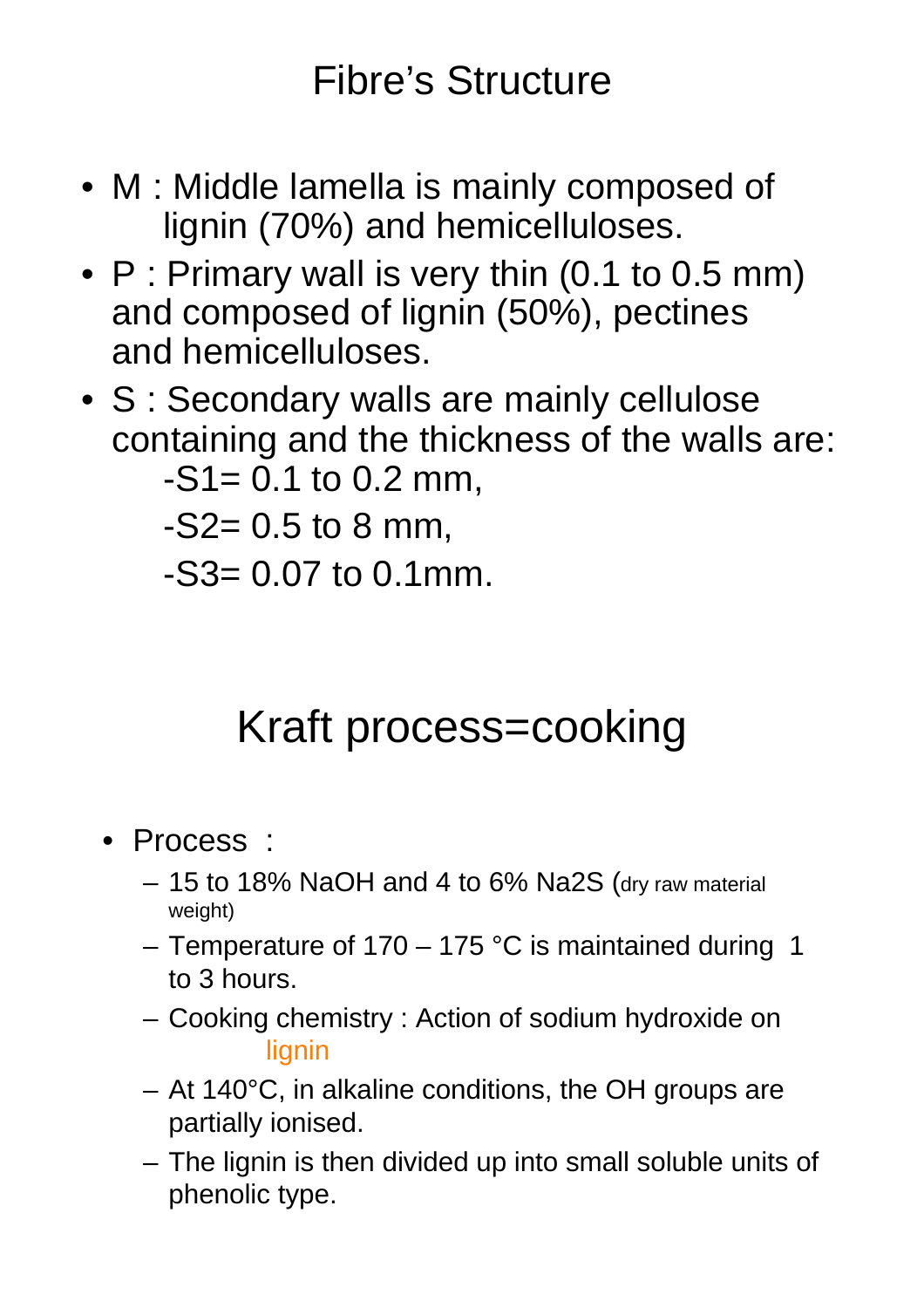



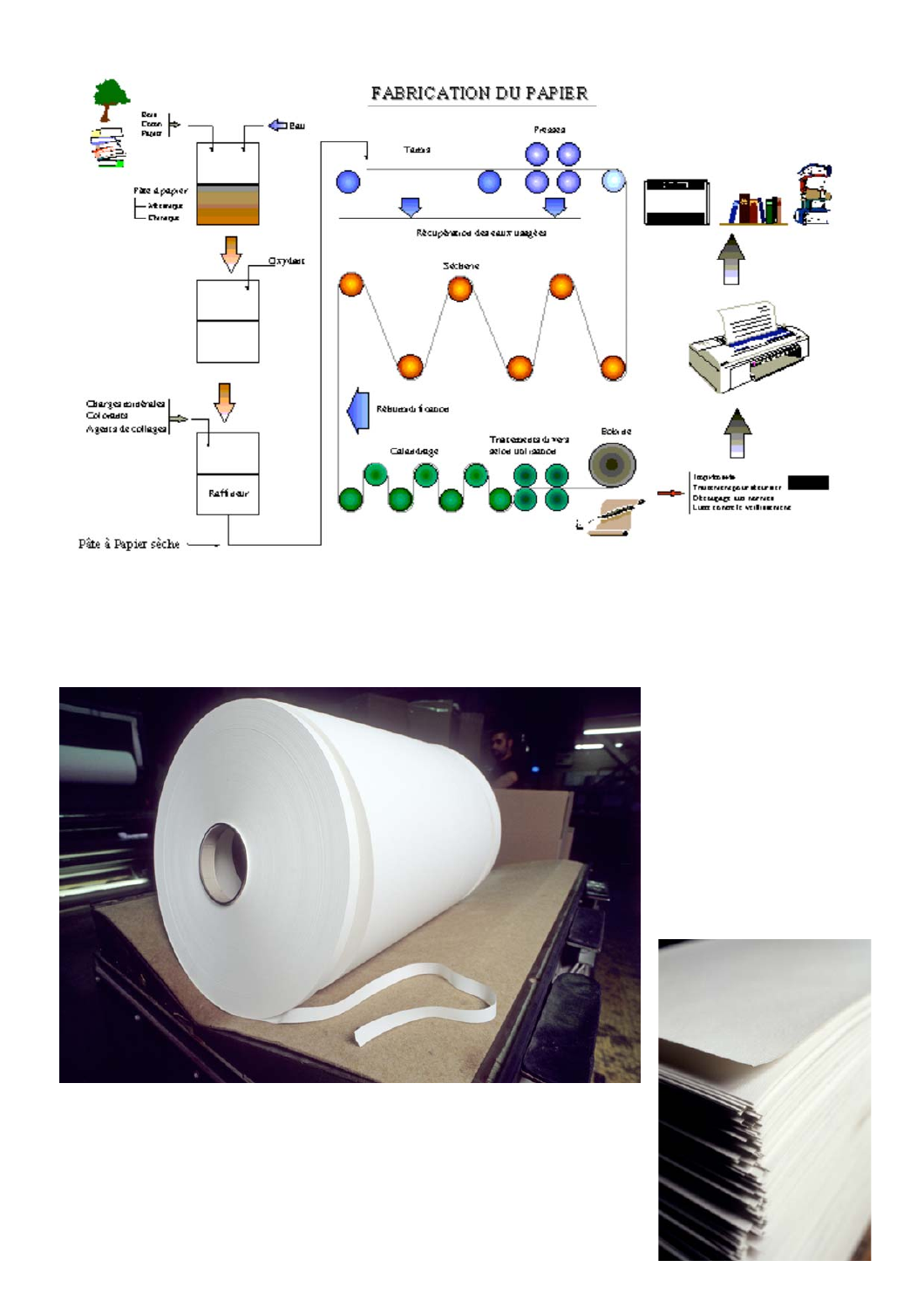## Manufacture of thin and special papers

The manufacture of fine papers is, in Europe, the first use of hemp's fibre by paper industry:

Estimated:  $> 20 000$  tons/year Flax(short fibers):  $>$  30 000 tons

## Manufacture of fine and special papers

- The destination of these papers is :
	- cigarette paper, paper money, tea bags, papers dielectric, cosmetic papers, etc
- The output paper of fibres of hemp is about 60 - 65%

(Either 20 points moreover than the coniferous trees and 10 points moreover than the leafy trees -Source CTP).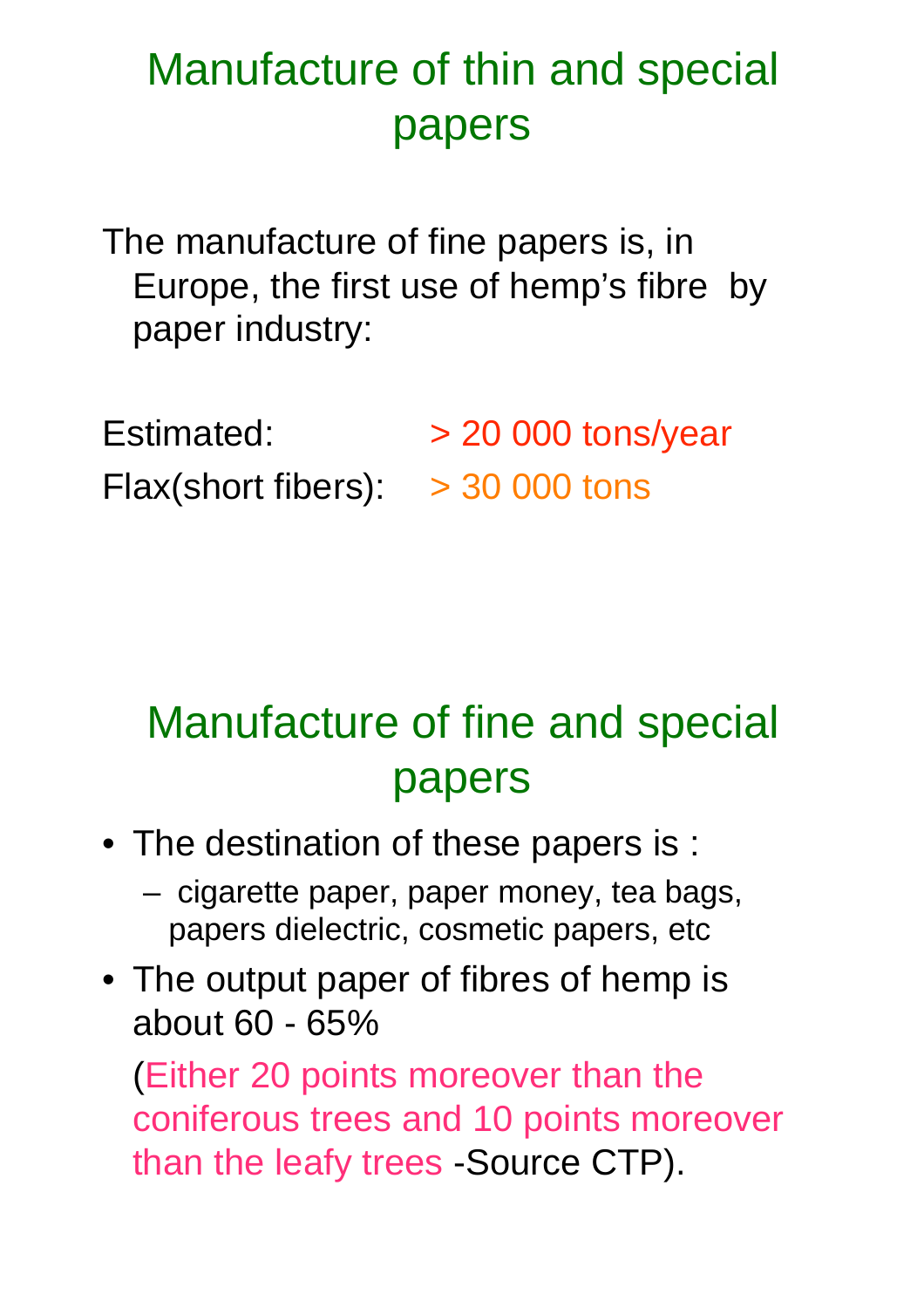

# **Cigarette paper manufacturing**

- **Characteristics of a cigarette paper :**
- **Porosity**, leading to the manufacturing of 20 to 25 g/m<sup>2</sup> paper.
- **Wet strength resistance and tear index**, (the thinnest the paper, the weakest the strength).
	- The hemp fibre resistance and the fibre length are properly adapted for this application.
- **Opacity.** It is essential for cigarette paper to avoid transparency giving the brown hue of the tobacco inside. Due to the thin thickness of the paper, a high mineral filler charge (up to 30%) has to be blended with the fibres to give enough opacity of the paper. The filler (generally calcium carbonate) will affect the mechanical properties of the paper but will have a positive effect on the porosity.
- **Brightness**
- PROCESS: mainly Kraft process.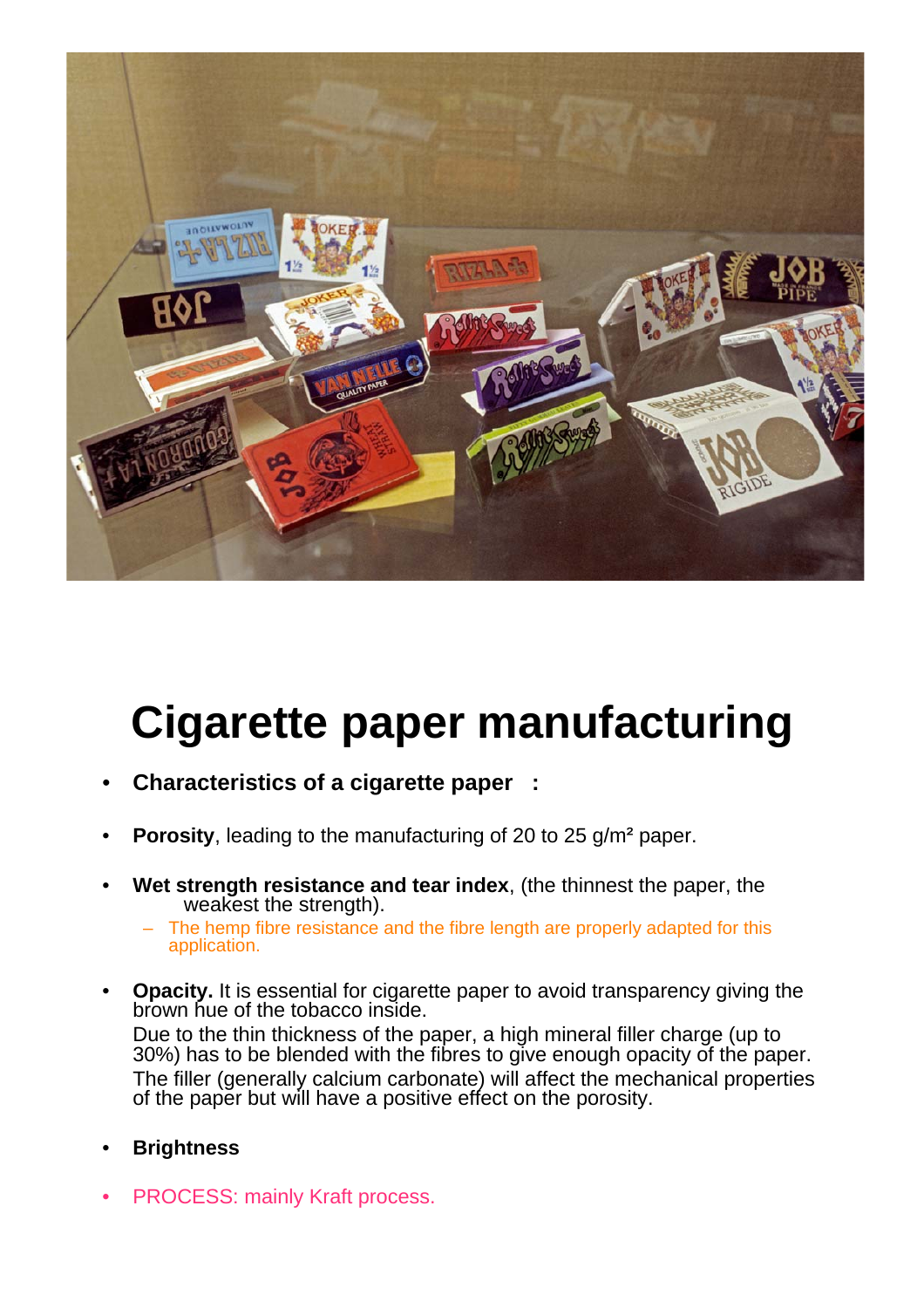# RECYCLED PAPER

•In Europe, the recovery and the re-use of old papers reached such a level that the quality of reclaimed fibre starts to decrease.

•This situation involves the recourse to a greater use of virgin fibre of reinforcement in the shape of paste of coniferous tree.

•Rebuilding of the pulp plants of Rosendal and Stendal(Germany), with the process kraft.

# RECYCLED PAPER

- It is generally admited that it needs 5 to 10% fibres of reinforcement (long fibres) to give again force with paper to be recycled.
- As the paper output of hemp is 60 65%, = 20 points moreover than softwood, the use of hemp is technically more interesting because it saves matter and costs of treatment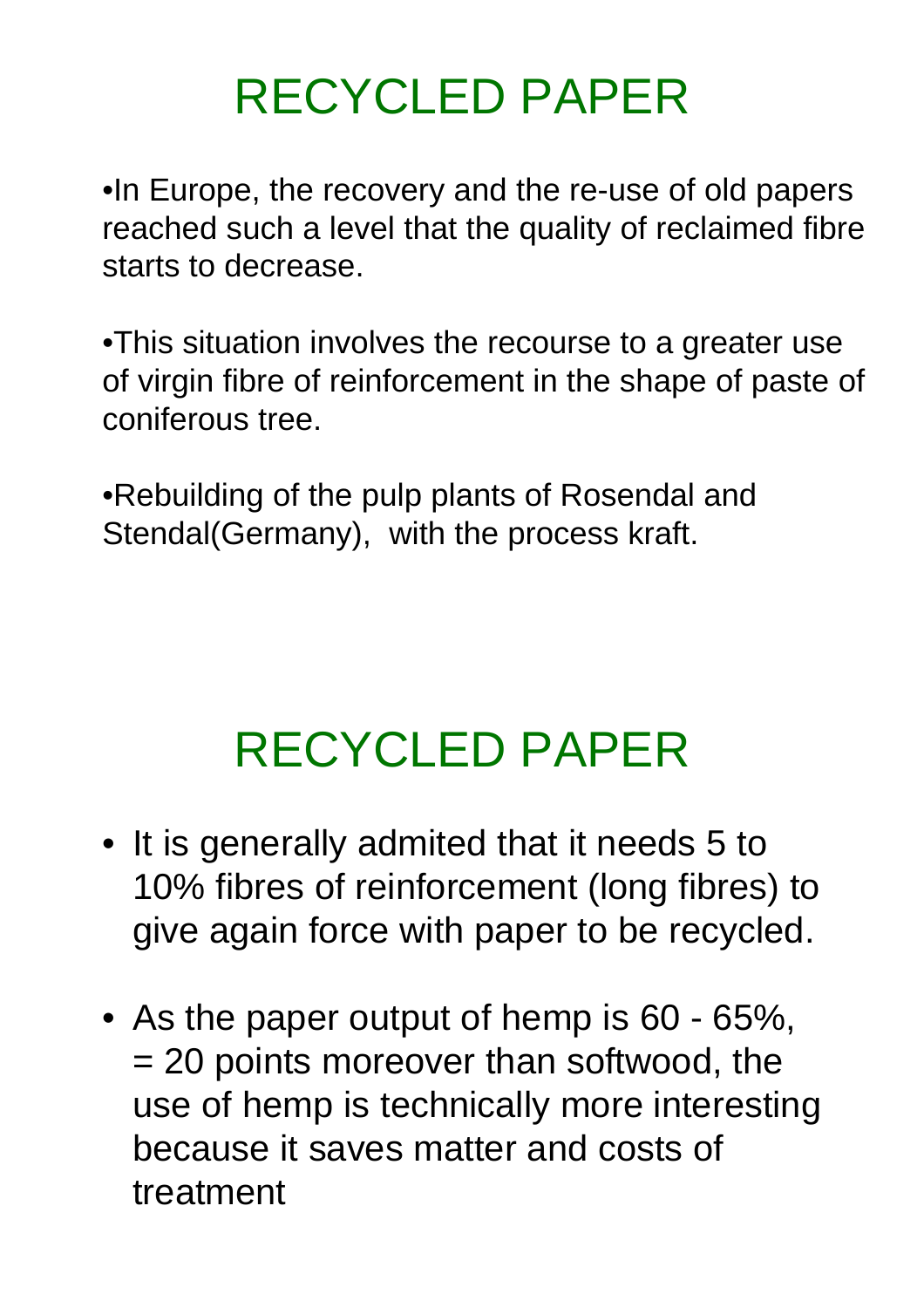## **Recycling paper with all hemp's straw: France**

• Instead of using fibre alone -30% of the plant-,

papermakers crush all the straw of hemp -100% of the plant-.

• According to this process, they add 15 to 20% of hemp to volume to be recycled.

- •Technical interest is obvious.
- •Economic interest.

**Process tested by a french papermaker in North of France.**

## **Paper recycling with all hemp's straw: USA**

- Researches by The Foundation Herty Savannah (Georgia ) on the use of fibres of industrial hemp in the manufacture of paper.
- Results obtained : by introducing fibre of hemp into paper to be recycled at the rate of 33% the produced paperboard can be recycled 8 to 9 times.
- Without this addition the paperboard can be recycled only from 3 to 4 times.